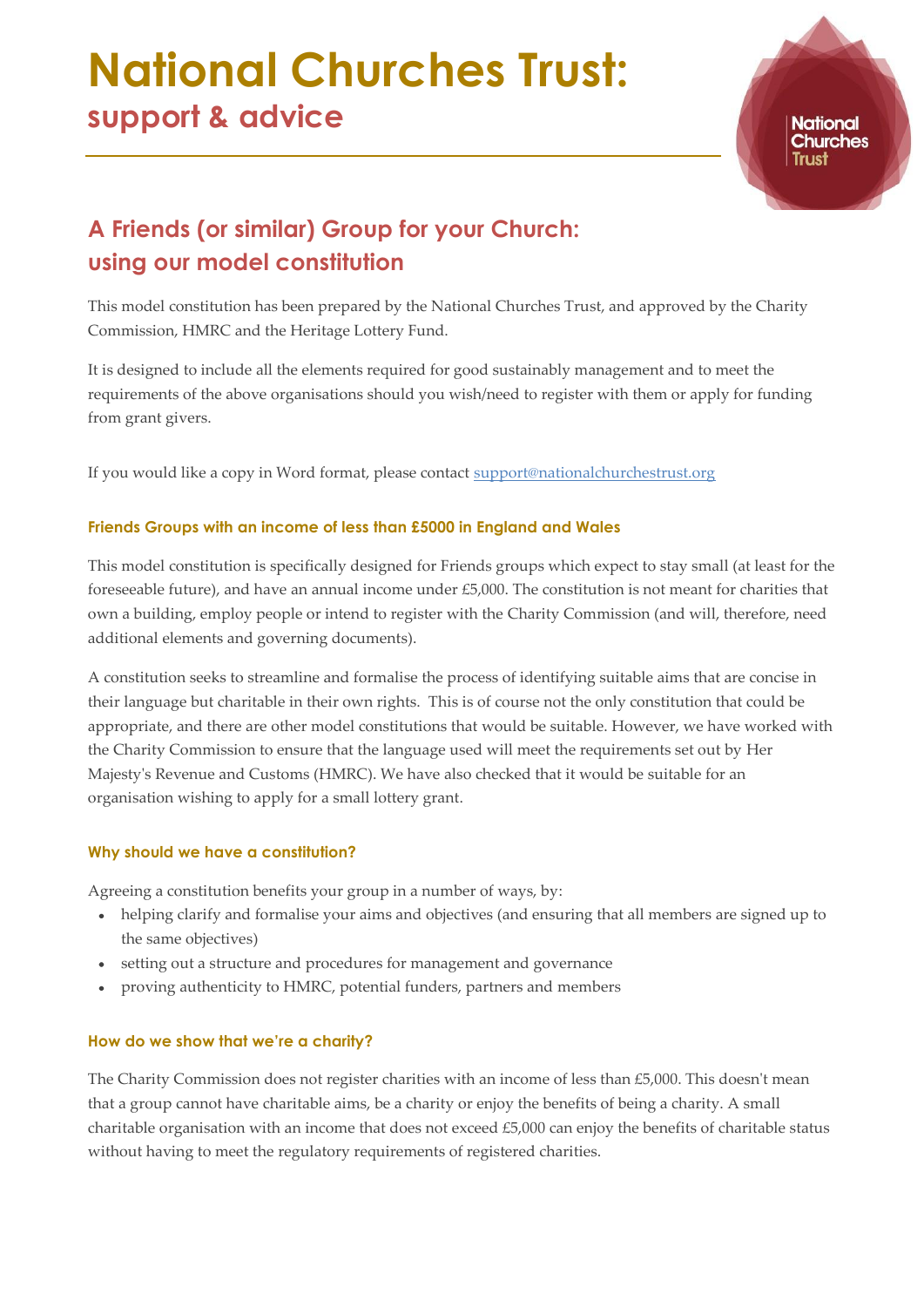If you have an income below £5,000 you can apply directly to HMRC for tax relief. Like a registered charity number, an HMRC charity number should be accepted by banks and grant funders as evidence of your charitable status. Your model constitution will be a key document in the process of proving your authenticity as a charity to HMRC.

#### **How do we complete the constitution?**

You need to discuss the rules and check that everybody understands and agrees with them. You will probably want to identify a small group of members who have the time and enthusiasm to act as a management group. This does not have to be an onerous task, but you will need a small group of people to be responsible for the main decisions.

- 1. You must agree a name for your group.
- 2. You must describe what the group has been set up for in the 'Purposes'. You might also need to say in which geographical area the charity will work. The objectives listed in Clause 2 can be deleted, individually or jointly, if they are not applicable, and others can be added. You can also delete the reference to *the grounds*, should this be something that will not be within the remit of your group. You should keep the 'Purposes' general enough to allow for new activities, but specific enough to ensure that the group does not go off track.
- 10. To adopt the constitution, the people who are on the management group need to sign and date it. By doing this they become the trustees of the charity until the first annual general meeting.

This constitution is suitable for a small charity, but it is important to recognise that just adopting it does not necessarily make the group a charity. To be a charity, all the purposes must be charitable and the organisation must be established for the public benefit. We have worked with the Charity Commission to ensure that the model constitution is suitable for a wide range of organisations.

#### **What happens if we grow?**

Charities with an income of less than £5,000 a year do not need to register with the Charity Commission. However, if your income grows larger than this, the charity must register. If you find that you are close to this income, you should read the Charity Commission's guidance on registering as a charity.

If you find your organisation is getting larger, wants to employ people or buy a building, or in the future wishes to register with the Commission, you will need to replace this constitution with a more comprehensive model governing document as this one will no longer be appropriate. You can find out more about model governing documents on the Charity Commission website at: [http://www.charity](http://www.charity-commission.gov.uk/Start_up_a_charity/Guidance_on_registering/mgds.aspx)[commission.gov.uk/Start\\_up\\_a\\_charity/Guidance\\_on\\_registering/mgds.aspx](http://www.charity-commission.gov.uk/Start_up_a_charity/Guidance_on_registering/mgds.aspx)

#### **March 2013**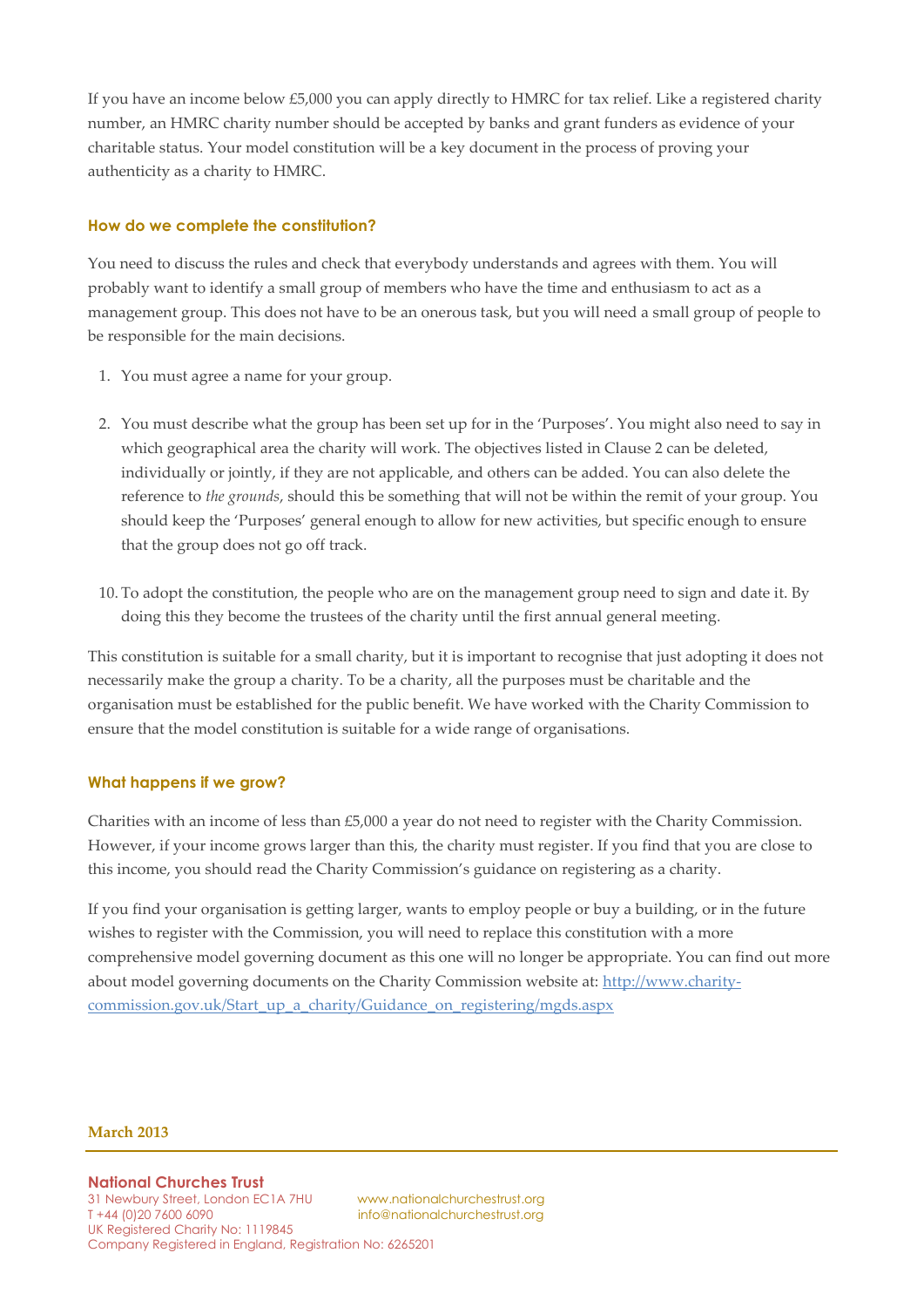#### **1. NAME**

The charity's name is:..............................

#### **2. THE PURPOSES OF THE CHARITY ARE:**

To help conserve, maintain, and improve the fabric, furnishings and fittings of:…………………………

- and to 1) support the upkeep of the building [and its grounds];
	- 2) foster public interest in the building [and its grounds].

#### **3. TRUSTESS**

The trust shall be managed by a committee of trustees who are appointed at the Annual General Meeting (AGM), of the charity.

#### **4. CARRYING OUT THE PURPOSES**

In order to carry out the charitable purposes, the trustees have the power to:

- 1) raise funds, receive grants and donations and collect annual subscriptions;
- 2) apply funds to carry out the work of the charity;
- 3) ensure that all projects meet the requirements of all statutory obligations;
- 4) co-operate with and support other charities with similar purposes; and
- 5) do anything which is lawful and necessary to achieve the purposes.

#### **5. MEMBERSHIP**

The membership of the charity shall be open to anyone, over the age of 18, interested in helping the group achieve its aims and will abide by the rules of the group. Once accepted by the trustees membership lasts for one year and is subject to an annual membership fee. Membership may be renewed on an annual basis and trustees will maintain an up-to-date membership list.

The trustees may remove a person's membership if they believe it is in the best interests of the charity. The member has the right to be heard by the trustees before the decision is made and can be accompanied by a friend.

#### **6. ANNUAL GENERAL MEETING – AGM**

- 1) the AGM must be held every year, with 14 days notice given to all members telling them what is on the agenda. Minutes must be kept of the AGM;
- 2) there must be at least 4 members present at the AGM;
- 3) every member has one vote, or, in the case of family membership, each family has one vote;
- 4) the trustees shall present the annual report and accounts;
- 5) any member may stand for election as a trustee; and
- 6) members shall elect between 3 and 10 trustees to serve for the next year. They will retire at the next AGM but may stand for re-election.